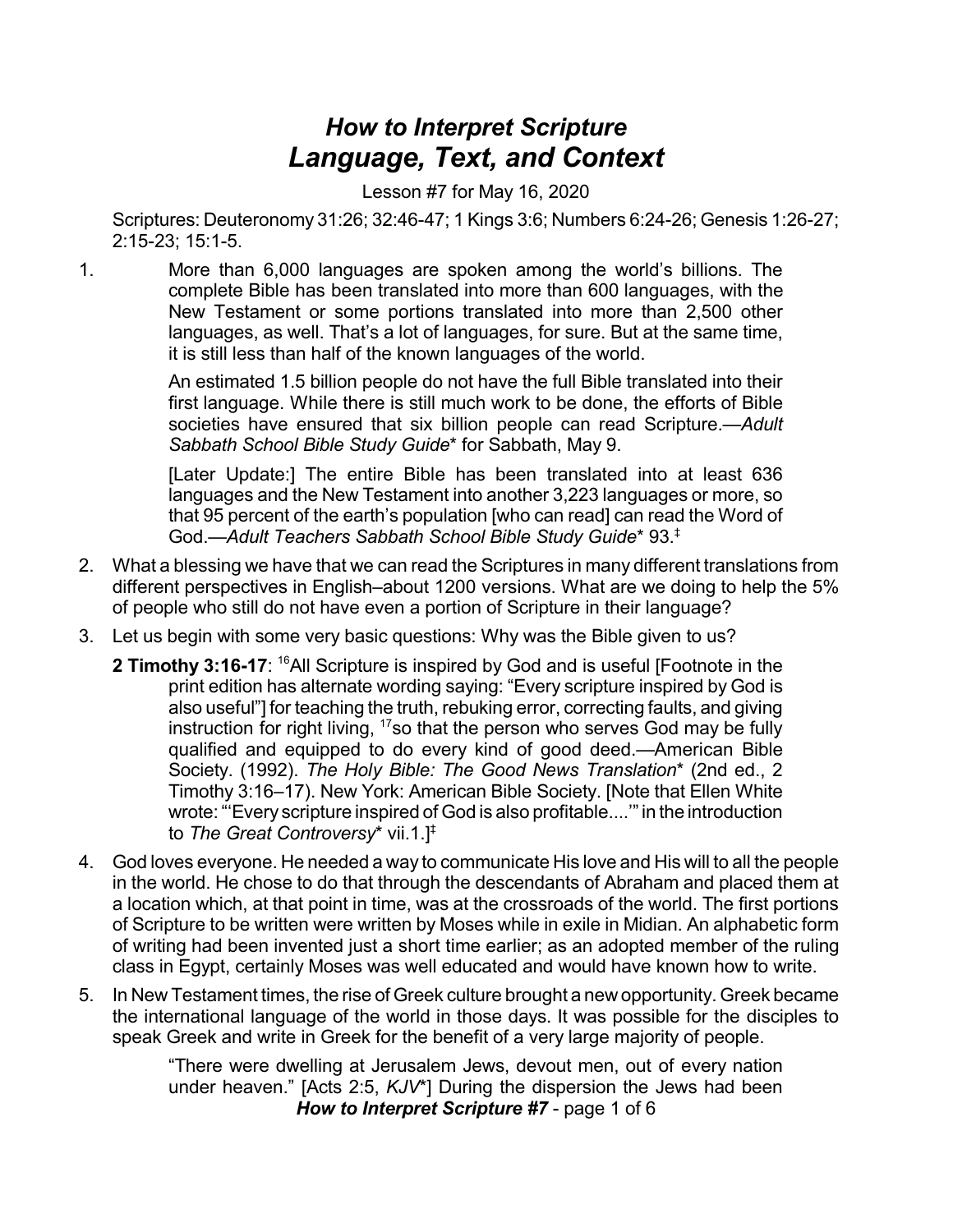scattered to almost every part of the inhabited world, and in their exile they had learned to speak various languages. Many of these Jews were on this occasion in Jerusalem, attending the religious festivals then in progress. **Everyknowntonguewas representedbythose assembled.Thisdiversity of languages would have been a great hindrance to the proclamation of the gospel; God therefore in a miraculous manner supplied the deficiency of the apostles. The Holy Spirit did for them that which [40] they could not have accomplished for themselves in a lifetime. They could now proclaim the truths of the gospel abroad, speaking with accuracy the languages of those for whom they were laboring. This miraculousgift was a strongevidence totheworldthat their commission bore the signet of Heaven. From this time forth the language of the disciples was pure, simple, and accurate, whether they spoke in their native tongue or in a foreign language.**—Ellen G. White, *The Acts of the Apostles*\* 39.2. †‡

- 6. While the disciples apparently could communicate in many languages, the written language that was read by the largest group of people then was Koine Greek or the common Greek of that time. And that was the language in which the New Testament was written.
- 7. Moses told the children of Israel that their very lives depended upon studying, learning, and practicing the directions and commandments of God's people.
	- **Deuteronomy 32:46-47**: <sup>46</sup>He [Moses] said, "Make sure you obey all these commands that I have given you today. Repeat them to your children, so that they may faithfully obey all God's teachings. <sup>47</sup>These teachings are not empty words; **they are your very life**. Obey them and you will live long in that land across the Jordan that you are about to occupy."—*Good News Bible*.\* †‡
- 8. What are the challenges in translating the original Hebrew, Aramaic, and Greek into a modern language? Every language has words in it with multiple, sometimes rich and deep meanings that cannot be directly translated into any other language with all those meanings attached. Notice how God's mercy and kindness extend to all of His children in these passages. See 1 Kings 3:6; Psalm 57:3; Psalm 66:20; **143:8**; and **Micah 7:20**.
- 9. The Hebrew word *chesed* (*mercy*) is very rich in meanings. It is used to describe God's love, lovingkindness, mercy, and covenant attitude toward His people. There are so many different meanings to that word that whole books have been written about it.
- 10. Another word with many, many important meanings is the Hebrew word *shalom*. See how it is used in the "priestly blessing."

**Numbers 6:24-26**: <sup>24</sup> May the LORD bless you and take care of you;

 $25$  May the LORD be kind and gracious to you;

<sup>26</sup> May the LORD look on you with favour and give you peace.—*Good News Bible*.\*

Compare Job 3:26; Psalm 29:11; Isaiah 9:6; and Isaiah 32:17.

11. The basic meaning of the Hebrew word *shalom* is peace. But, it can be used as a greeting as in *Shabbat shalom*. One of the reasons why some of these words have so many different uses and meanings is that the entire vocabulary in ancient Hebrew was quite limited. *How to Interpret Scripture #7* - page 2 of 6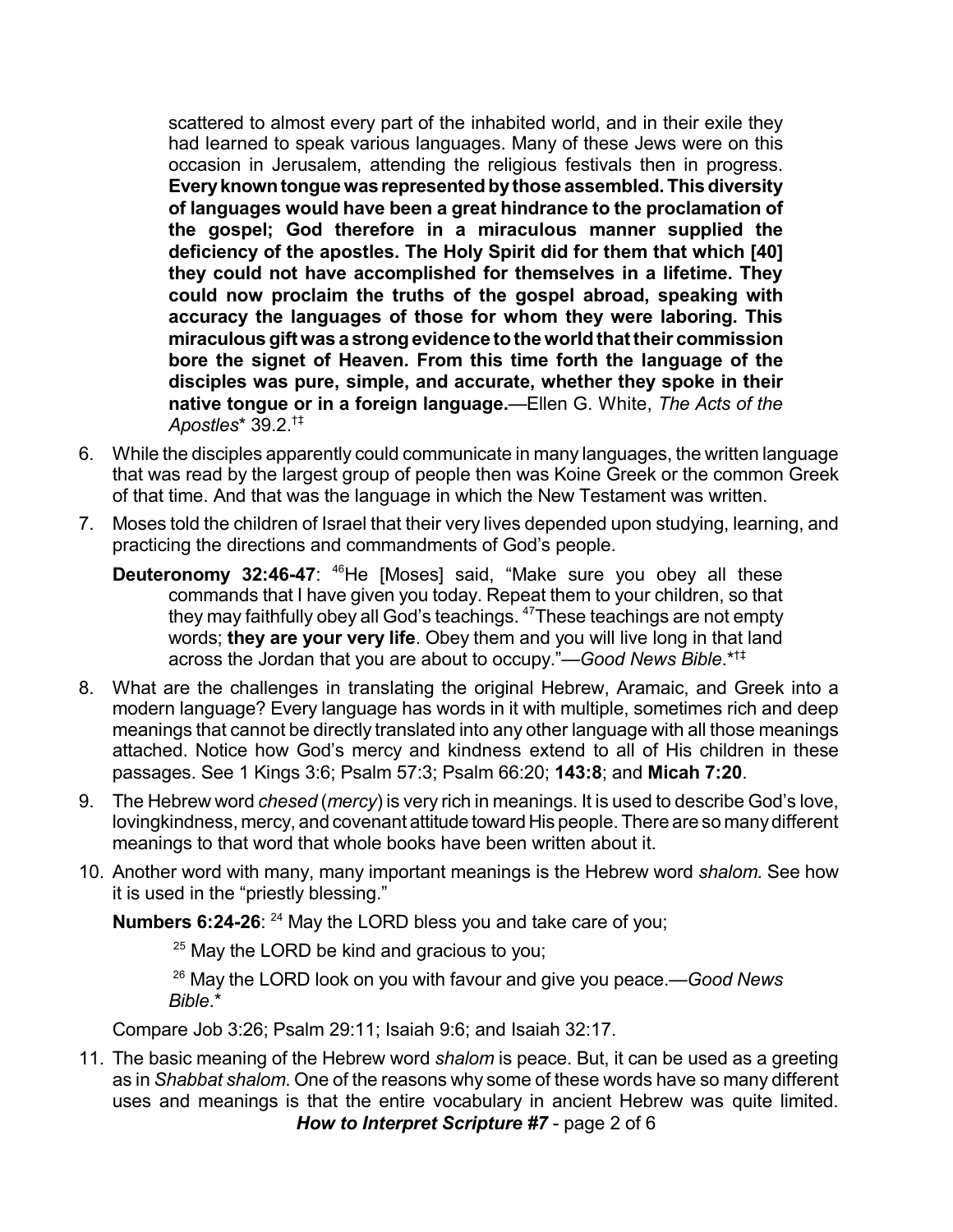Therefore, many words were used for multiple purposes and, thus, assumed multiple meanings.

- 12. What can we learn from the repetition, word patterns, and special meanings from the Hebrew of the Old Testament? The original Hebrew contains no punctuation marks. Considering the limited number of words and the lack of punctuation, the writers using the language structure developed other ways to communicate ideas.
- 13. Read Genesis 1:26-27 and Isaiah 6:1-3. One of the very important ways in which Hebrew writers could emphasize a certain attribute–of God particularly–was by **repeating the word three times**. So, in Genesis we see that the word *God created* is repeated three times.
	- Genesis 1:26-27: <sup>26</sup> Then God said, "And now we will make human beings; they will be like us and resemble us. They will have power over the fish, the birds, and all animals, domestic and wild, large and small." <sup>27</sup>So **God created** human beings, making them to be like himself. **He created** them male and female.—*Good News Bible*.\* †
- 14. The Hebrew word for *create* was only used when referring to God and implies creating something out of nothing.
- 15. In Isaiah 6:3, (*GNB*\*) we see the word *holy* repeated three times as: "Holy, holy, holy!" When Isaiah saw that vision of God in the temple, he was overwhelmed with the holiness of God and, thus, repeated it three times as had the angels.
- 16. Read Daniel 3:1-18. In these verses we notice that the idea that Nebuchadnezzar had *set up* an idol for men to worship is repeated 10 times in the *New King James Version*. Thus, he was trying to contrast his worship with the worship of the true God. The words *set up* are obviously used for emphasis.
- 17. **It is always true that words have a context.** There is the context of the immediate sentence and the larger context of the passage or story in which that word was used. And finally, the largest context is the book in which it was written and even the entire great controversy as portrayed in all of Scripture.
- 18. It is interesting to note that the word *Adam* can mean *mankind* or it can be the name for an individual. See Genesis 1:27; 2:7; 2:15-23. The word *Adam* in Genesis 1:27 includes all of humanity, male and female. But, in Genesis 2:7, the individual father of our race was called *Adam* when he was formed out of the clumps of clay of the ground, which in Hebrew is *Adamah*. [Notice the play on words.] Thus, *Adam* can mean humanity; but, it can also be the name of the father of our race. In the New Testament as recorded in Romans 5:12-18, we see the father of our race who brought sin into the world contrasted with the *second Adam* who brought salvation to the world.
- 19. While there are apparently two different creation accounts, one in Genesis 1 and the other in Genesis 2, they can be easily integrated into one marvelous whole. What a contrast that is to the notions of most scientists in our day in which billions of years were required for the creation of man, and they say that man's existence came about by pure chance!
- 20. Even the books of the Bible need to be understood in their context. A careful look at some of the smaller books in the Old Testament led one of my fellow students to suggest that we have not only "key texts" and "key passages" but also "key books." The more we know about an individual writer and the world in which he lived, the easier and better we can understand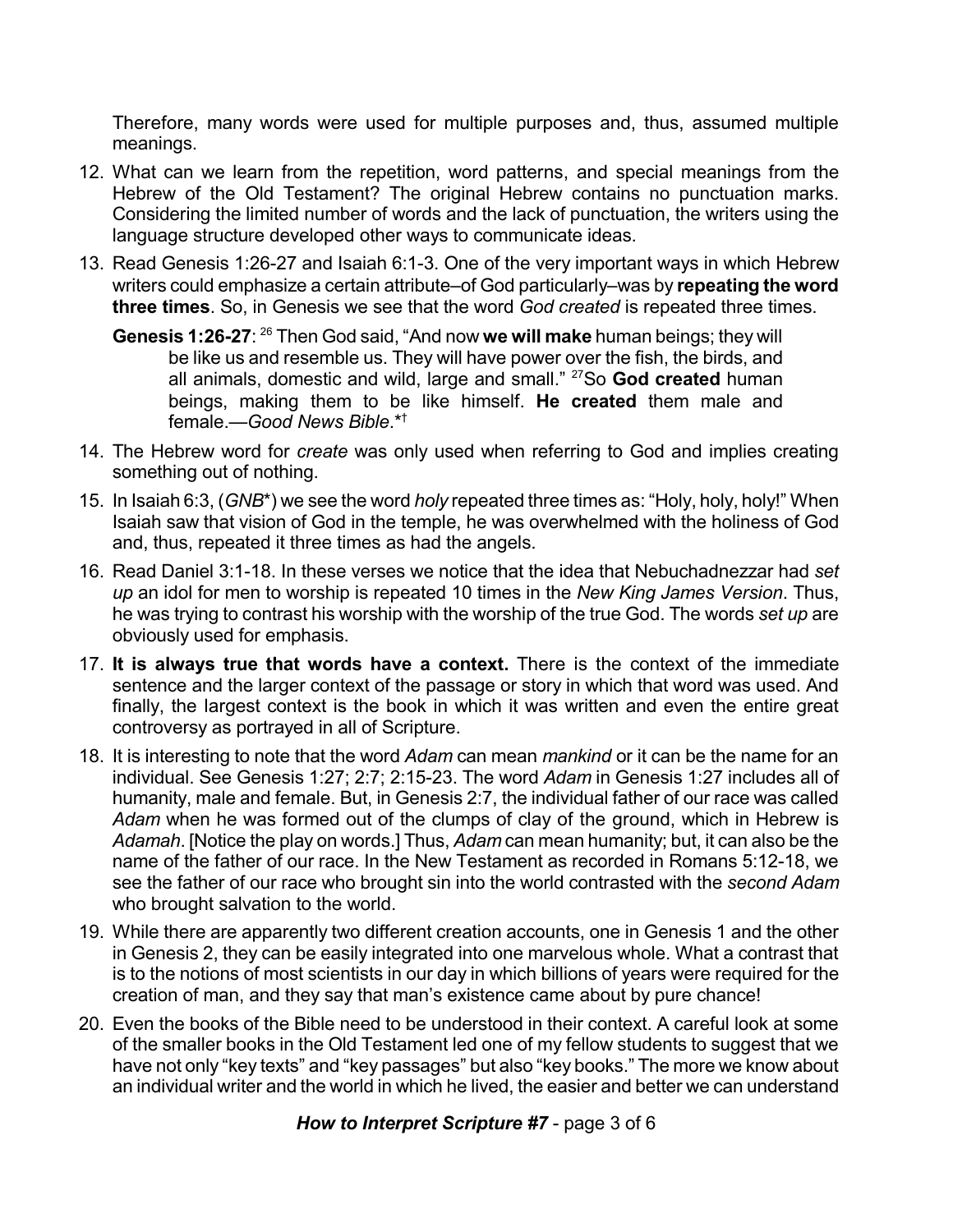what he wrote. While many books in the Bible tell us who the author is, there are also many books in the Old Testament for which we do not have a known author.

- 21. For example, scholars believe that 1&2 Samuel were written by some of the prophets in David's day. On the other hand, 1&2 Kings were probably put together by Jeremiah and 1&2 Chronicles by Ezra. But, the books do not tell us that.
- 22. Read Genesis 15:1-5 and 22:17-18. It is very interesting to notice what Ellen White said about the writing of Genesis and Job.

As the years rolled on, and he [Moses] wandered with his flocks in solitary places, pondering upon the oppressed condition of his people, he recounted the dealings of God with his fathers and the promises that were the heritage of the chosen nation, and his prayers for Israel ascended by day and by night. Heavenly angels shed their light around him. **Here, under the inspiration of the Holy Spirit, he wrote the book of Genesis**.—Ellen G. White, *Patriarchs and Prophets*\* 251.1. †‡

The long years spent amid desert solitudes were not lost. **Not only was Moses gaining a preparation for the great work before him, but during this time, under the inspiration of the Holy Spirit, he wrote the book of Genesis and also the book of Job**, which would be read with the deepest interest by the people of God until the close of time.—Ellen G. White, *Signs of the Times*,\* February 19, 1880, par. 14. † Compare *SDABC*, vol. 3, 1140.3.

- 23. What do you think motivated Moses, trained as a prince of Egypt, to write those books while out in the Midianite desert herding sheep? This was before he had been called to his major life's work as a leader of Israel. Did he initially write them for the benefit of his two sons? One preacher suggested that for the first 40 years of his life, Moses thought that he was "Mister Somebody." For the next 40 years, he learned that he was nobody. For the last 40 years of his life, God made him really somebody. What did he write with and on?
- 24. **WhileGenesis has beenattackedincessantlybycritics,we believe andhave more and more evidence to support the idea that creation, the flood, the division of peoples into different languages, the history of the descendants of Abraham, etc. are historical accounts of actual events.**
- 25. For many, many years even after the days of the apostles, portions or complete sections of the Bible were unavailable to the ordinary person. Even if they saw a portion, they could not read it. But in the late 14<sup>th</sup> century, John Wycliffe determined that the Bible should be written in a language, which we now call *Middle English*, that could be understood by the ordinary people of his day. His translation, however, was from the Latin Vulgate which was itself a translation from the original languages done by Jerome in the late 4<sup>th</sup> century. Thus, it was influenced by the fact that it was translated by a Catholic and copied for about 1000 years by Catholics. Nevertheless, it was a huge step forward for English-speaking people.

While he was sequestered in the Wartburg Castle (1521–22) Luther began to translate the New Testament from Greek into German in order to make it more accessible to all the people of the "Holy Roman Empire of the German nation." **He translated from the Greek text, using Erasmus' second edition (1519) of the Greek New Testament, known as the** *Textus Receptus***. Luther did not translate directly from the Latin Vulgate translation, which was the**

*How to Interpret Scripture #7* - page 4 of 6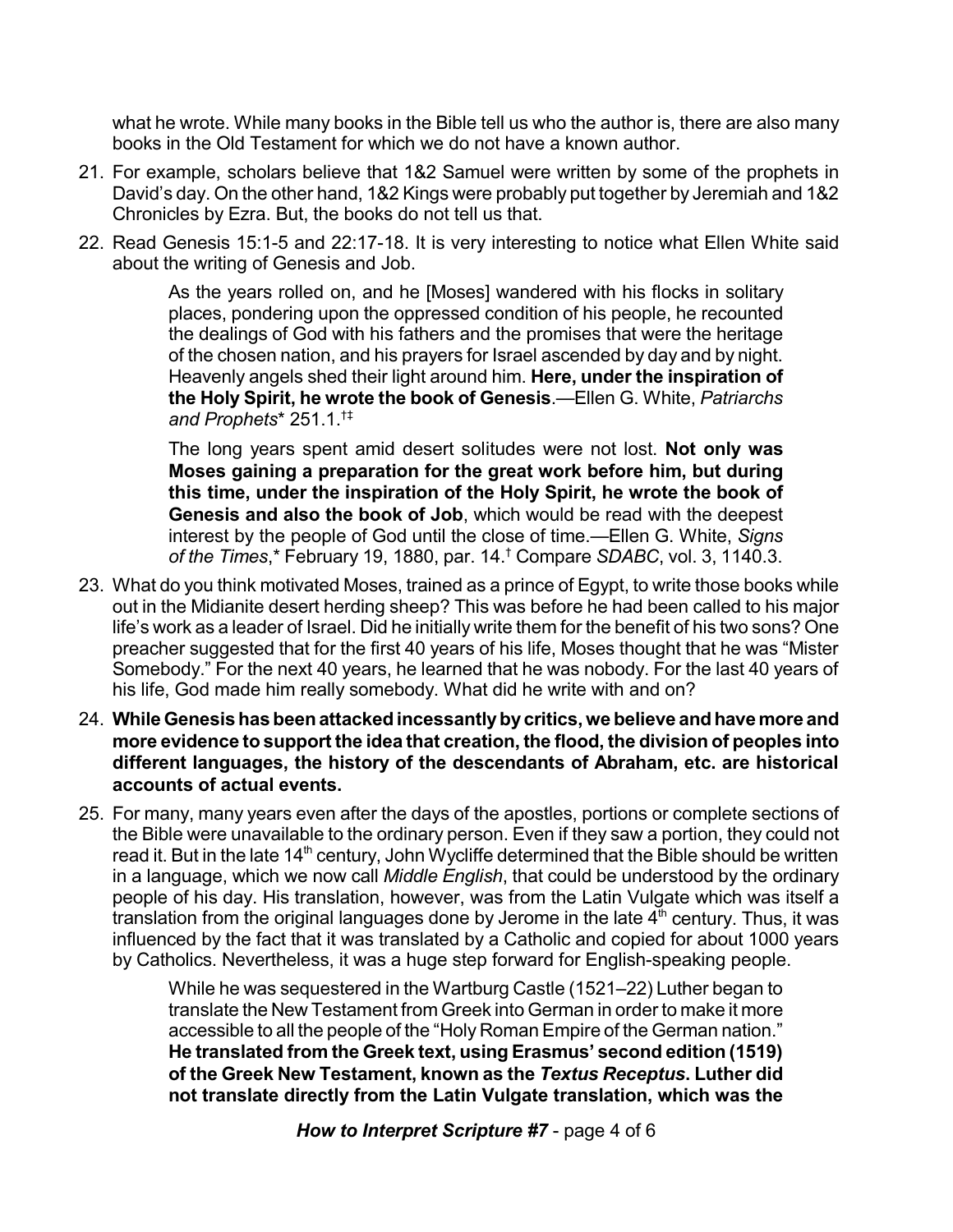## **Latin translation officially used by the Roman Catholic Church.**

—https://en.wikipedia.org /wiki/Luther\_Bible#Luther's\_New\_Testament\_translation.\*<sup>†§</sup> [i.e., "Luther Bible" on Wikipedia.org] ‡

26. To accommodate those who wanted to read the Bible in the original language and who had learned to read Koine Greek, Erasmus searched out any Greek manuscripts that he could find in the churches of Europe and put together a Greek language printing of the New Testament. Luther used Erasmus's second edition from which to translate his German Bible. Many years later, the King James translation committee used Erasmus's third edition.

> In His word, God has committed to men the knowledge necessary for salvation. The Holy Scriptures are to be accepted as an authoritative, infallible revelation of His will. They are the standard of character, the revealer of doctrines, and the test of experience.... Yet the fact that God has revealed His will to men through His word, has not rendered needless the continued presence and guiding of the Holy Spirit. On the contrary, the Spirit was promised by our Saviour, to open the word to His servants, to illuminate and apply its teachings. And since it was the Spirit of God that inspired the Bible, it is impossible that the teaching of the Spirit should ever be contrary to that of the word.—Ellen G. White, *The Great Controversy*\* vii.1-2 (Introduction).

- 27. As a Bible-believing Christian, you can ask the Holy Spirit to guide you in determining God's thoughts and incorporating them into your life whether you speak a language that is widely translated and have numerous translations of the Bible available to you or if you speak a language in which you have only one translation available. What other tools might be available to you to help you understand the Bible better? Are you prepared to respond to those who believe the lies perpetrated by modern critics?
- 28. Are we as Seventh-day Adventist, Bible-believing Christians faithfully teaching our children as recommended in Deuteronomy 4:9?
- 29. Words can be powerfully used for good or for evil. Speaking through the serpent, Satan managed to convince Eve to take the fruit.
- 30. A second problem is that in some countries only a relatively small percentage of the population can read anything. How do you suppose God plans to reach them?
- 31. Seventh-dayAdventists have claimed to be a remnant people. This comes from our reading of Revelation 12:17. There will be a small group of people living on this earth at the very end who will stand firm for the teachings that they have gained from God's Word. The idea of a remnant might seem exclusivist and even arrogant in our day. But, God has always picked a special group of people to represent Him to the world. See John 16:32-33; 1 John 4:4; 5:4- 5; Revelation 2:7,11,17,26; and 3:5,12,21.
- 32. In fact, the idea of *the remnant* can be found throughout Scripture. One common word for remnant is sh<sup>e</sup>'ar which occurs with its variations 226 times in the Old Testament. It refers to God's special people or simply "His people." But, there are many other words that imply different aspects of the remnant: *pâlat, mâlat, yâthar, sârid*, and *'aharît*. If one were to study all of these words, s/he would find that *remnant* can be used in several ways: (1) The historical remnant; (2) A faithful remnant; or finally, (3) The eschatological (last-day) remnant.
- 33. In the last 200 years of human history, two great discoveries or breakthroughs have added

*How to Interpret Scripture #7* - page 5 of 6